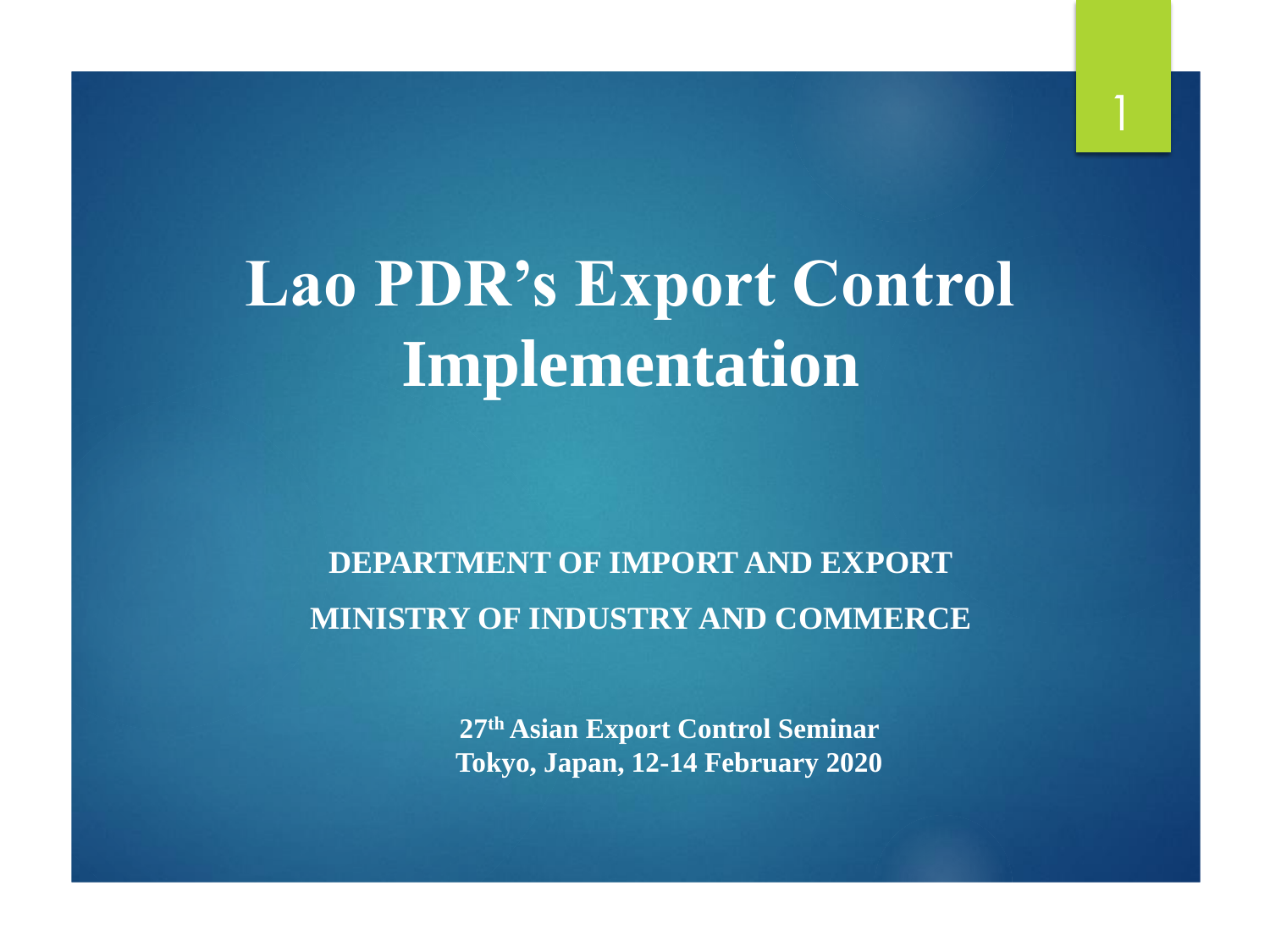### **Contents**

- **Recent Progress on Export Control** 
	- **1. Draft Decree on the Management of Dual Use Goods Trade**
	- **2. Existing Inter-Ministerial Coordination Mechanism**
	- **3. National Dual Use Goods list**
	- **4. Workplan 2020**
- **Challenges and ways forward**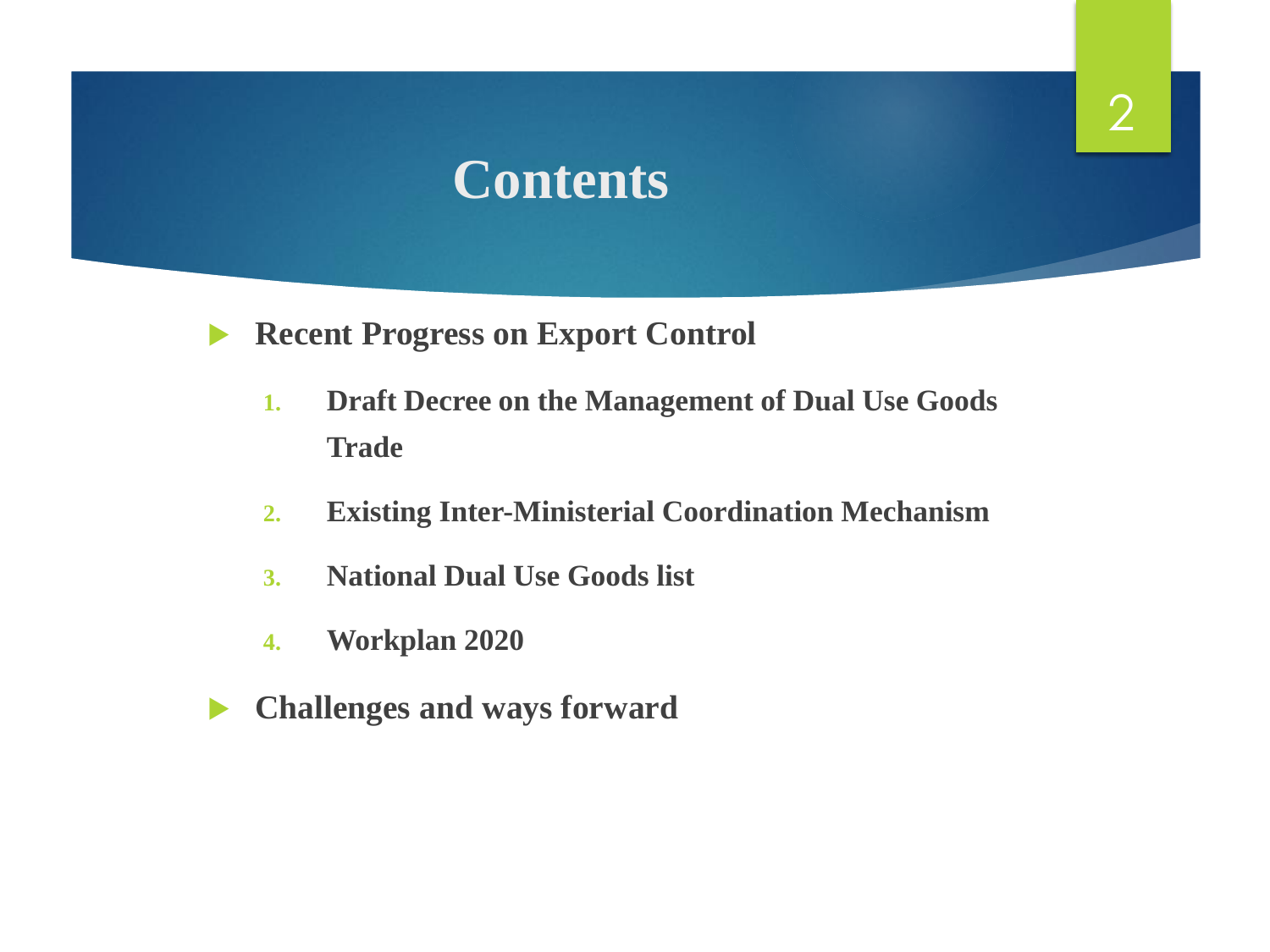

## **Recent Progress on Export Control**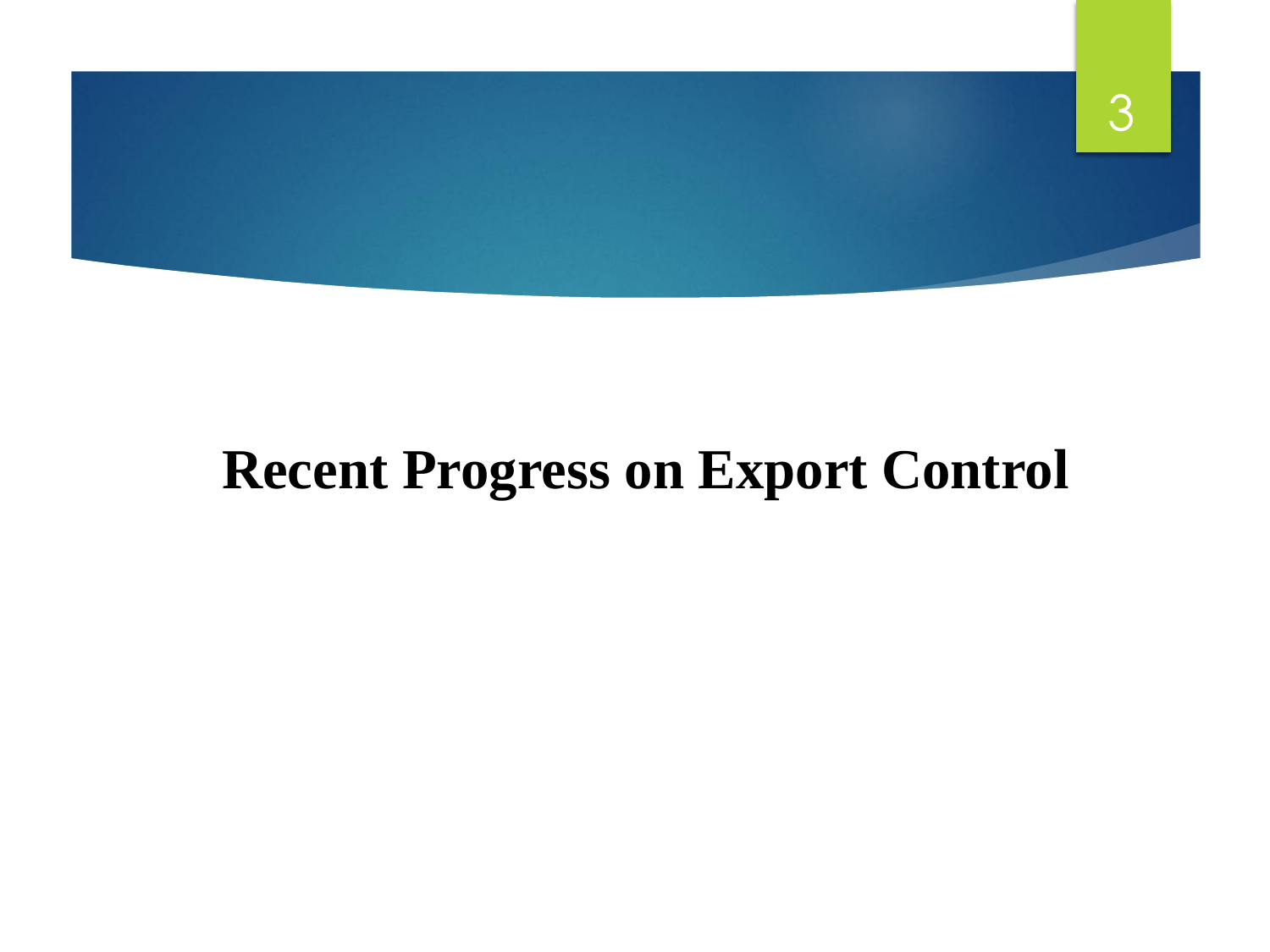## **1. Draft Decree on the Management of Dual Use Goods Trade**

4

- ➢ **The Decree has been officially drafted since 2018.**
- ➢ **Five workshops on "National Dual-Use Trade Controls Legal Framework of Lao PDR and Perspectives of Enhancement" have been conducted in Lao PDR.**
	- $\triangleright$  1<sup>st</sup> workshop: **st workshop: 24-25 May 2017**
	- $\geq$  2<sup>nd</sup> workshop: **nd workshop: 7-9 February 2018**
	- $\geq$  3<sup>rd</sup> workshop: **rd workshop: 18-19 September 2018**
	- $\triangleright$  4<sup>th</sup> workshop: **th workshop: 30 July -1 August 2019**
	- 5<sup>th</sup> workshop: **th workshop: 24-26 September 2019**
- ➢ **Supported by the EU P2P Outreach programme for Dual Use Goods/CBRN Centre of Excellence- An Initiative of the European Union.**
- ➢ **Progress of the draft: the 1 st draft has been completed and comprehensively discussed among the concern lined ministries (especially during the 5 th workshop) including a regular revision together with the international consultant . However, some more work needs to be done such as: checking the overall structure as well as some technical terms and elements of the content.**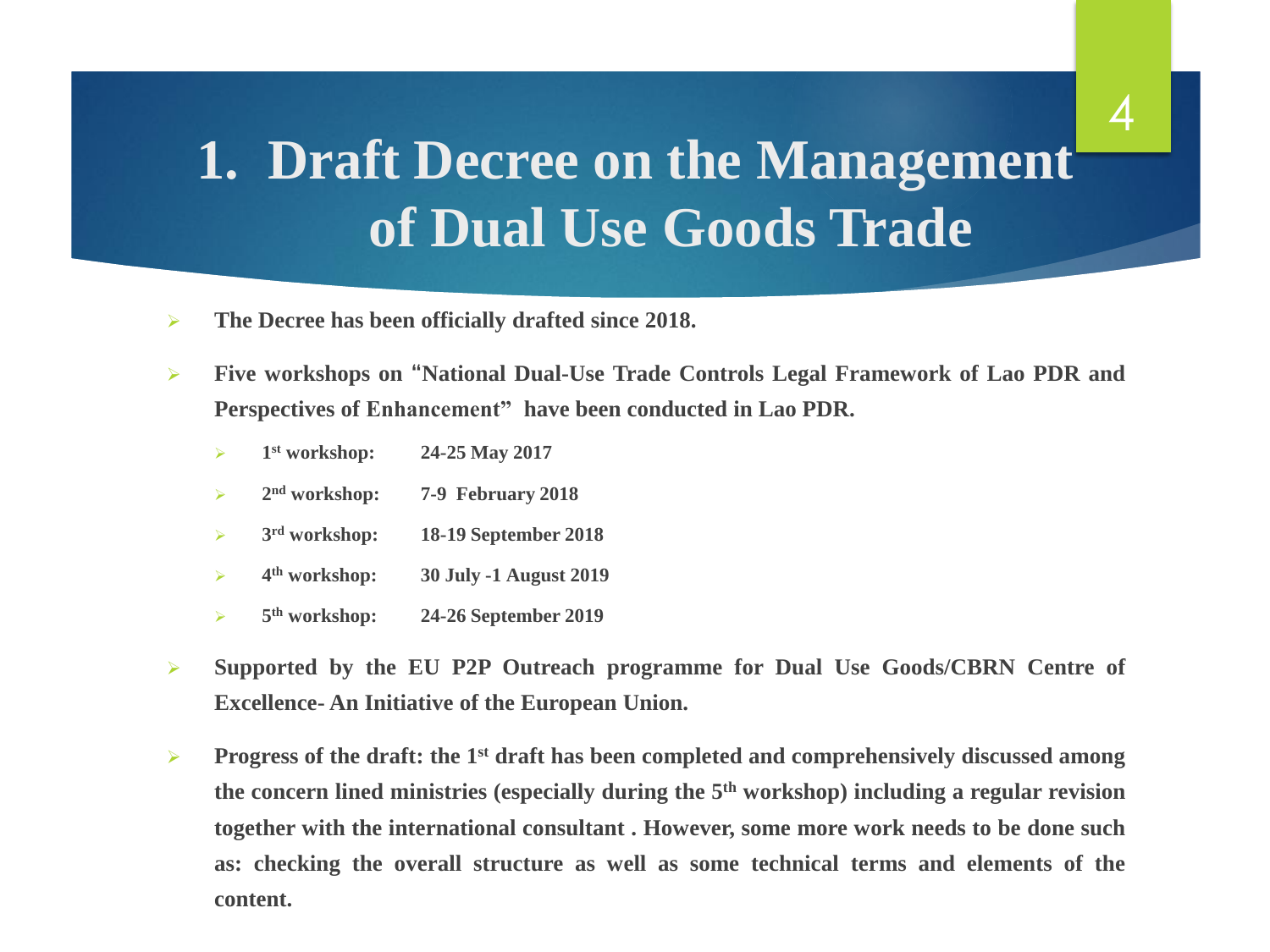## **2. Existing Inter-Ministerial Coordination Mechanism**

- **1. Dual Use Goods Trade Management Working Group or DUGTM-WG**
	- Officially established on 20 September 2018.
	- Structured under the Trade Facilitation Secretariat.
- **2. Committee responsible for drafting the Decree on the Management of Dual Use Goods Trade.**
	- ➢ Officially established on 16 January 2020.
	- ➢ Led by Ministry of Industry and Commerce (Department of Import and Export)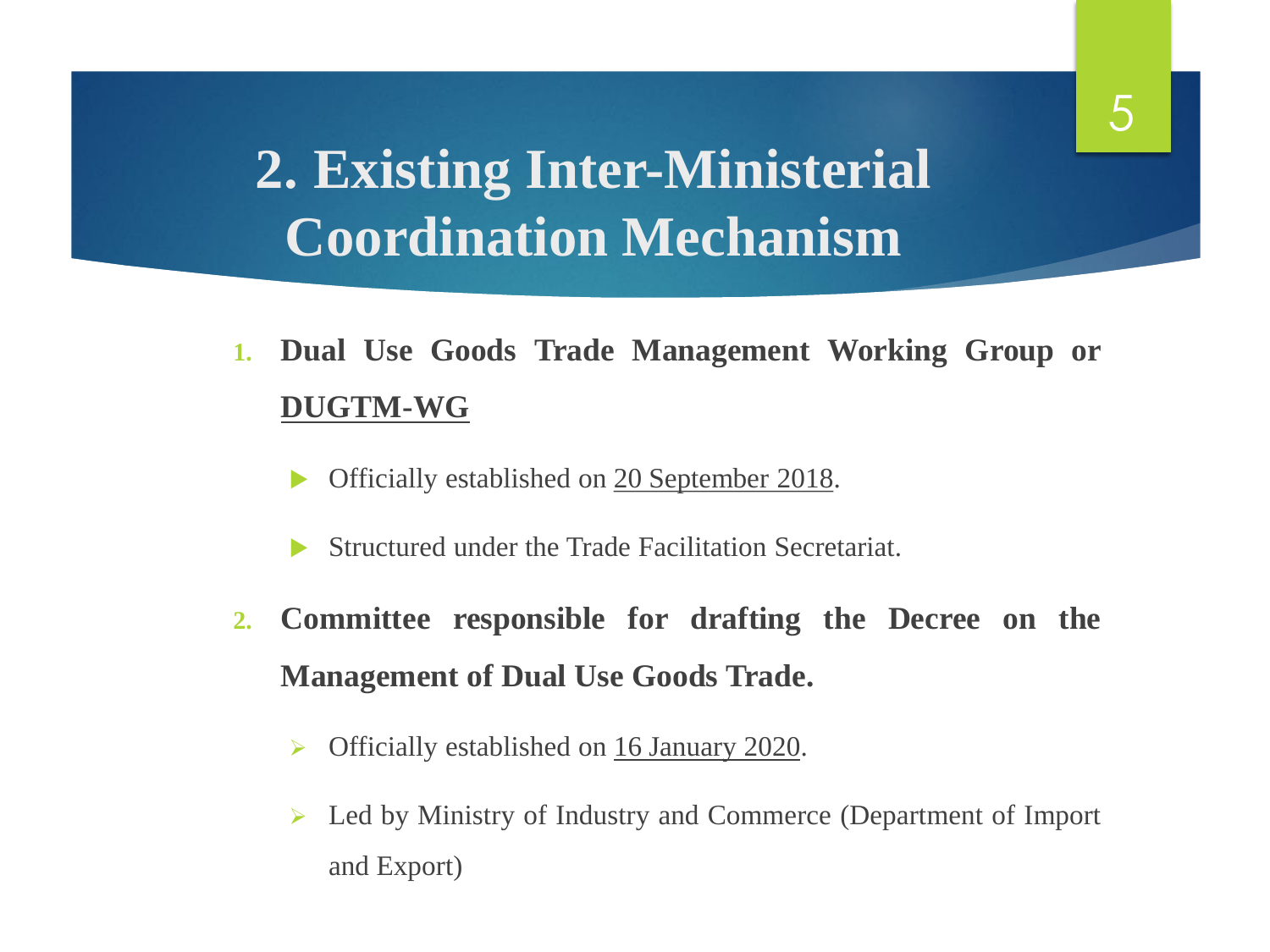### **Members of DUGTM-WG**

- **1. Ministry of Industry and Commerce (Licensing authority and STC Focal Point)**
- **2. Ministry of Foreign Affair (UNSR 1540 (2004) Focal Point)**
- **3. Ministry of Science and Technology (CBRN Focal Point)**
- **4. Ministry of Finance (Customs Department-Enforcement authority)**
- **5. Ministry of Health**
- **6. Ministry of Agriculture and Forestry**
- **7. Ministry of Energy and Mines**
- **8. Ministry of Public Work and Transport**
- **9. Ministry of National Defence**
- **10. Ministry of Public Security**
- **11. Ministry of Post and telecommunications**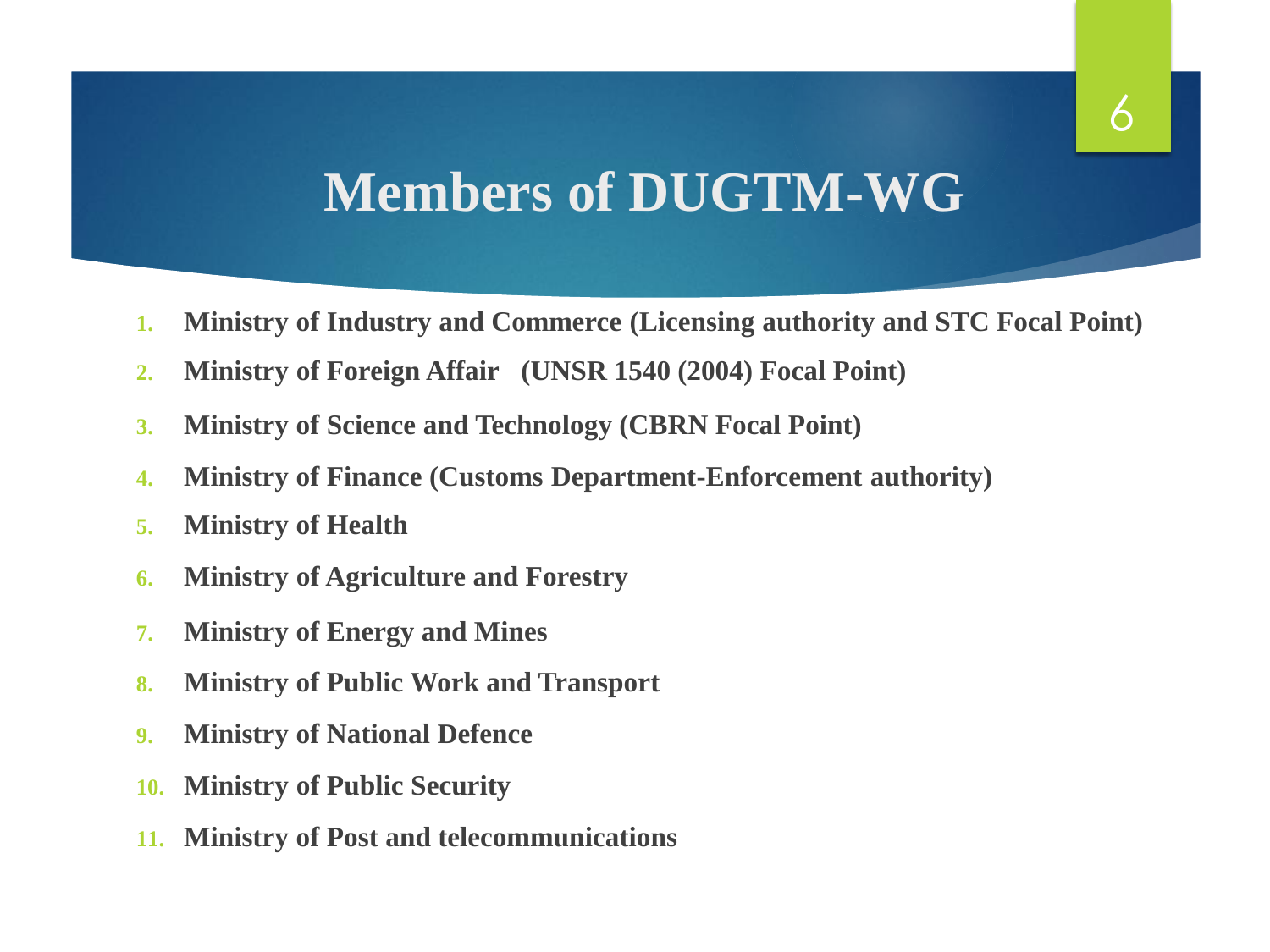# **Members of the Committee drafting the Decree on DUGTM**

7

- **1. Ministry of Industry and Commerce**
	- ➢ *Department of Import and Export*
	- ➢ *Department of Industry and Handicraft*
	- ➢ *Permanent Secretary Office ( Legal division)*
- **2. Ministry of Finance**
	- ➢ *Customs Department*
- **3. Ministry of National Defence**
	- ➢ Department of National Industry Defence
- **4. Ministry of National Security** 
	- ➢ *Department of International Police*

#### **5. Ministry of Foreign Affair**

- ➢ *Department of International Organisation (1540 focal point)*
- ➢ *Department of Treaties and Law*
- **6. Ministry of Justice**
	- ➢ *Department of law*
- **7. Ministry of Health**
	- ➢ *Department of Food and Drug*
- **8. Ministry of Science and Technology**
	- ➢ *Department of Science*
- **9. Ministry of Public Work and Transportation**
	- ➢ *Department of Civil Aviation*
- **10. Ministry of Post and Telecommunications**
	- ➢ *Department of ICT*
- **11. Bank of Lao PDR** 
	- ➢ *Department of Monetary Policy*
	- ➢ *Anti-Money Laundering Intelligence Office*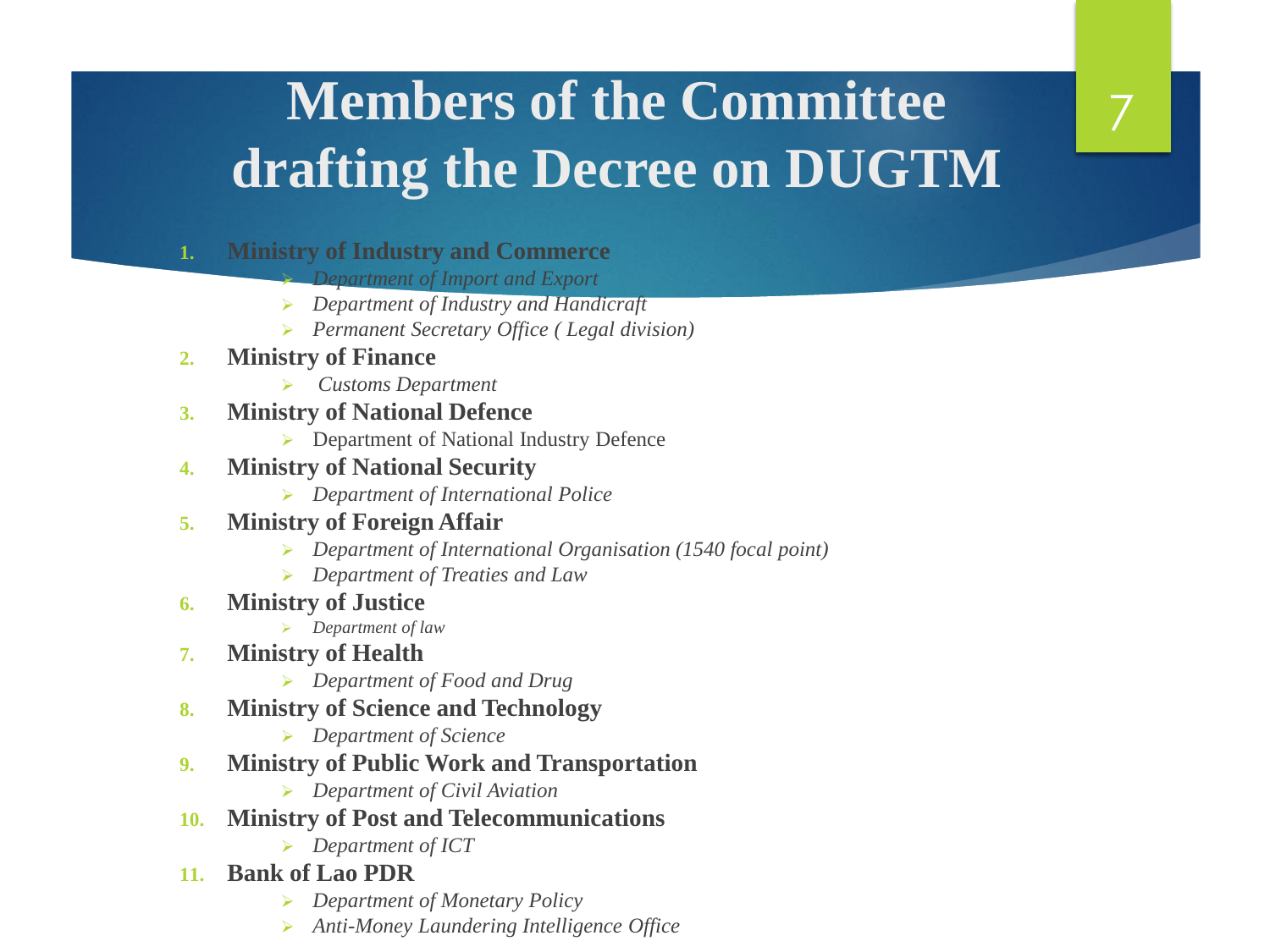### **3. National Dual Use Goods List**

- ➢ **To adopt the EU dual use items list as the national dual use goods list.**
- ➢ **The list has been translated into Lao language and in the editorial process.**
- ➢ **Supported by the EU P2P Outreach programme for Dual Use Goods/CBRN Centre of Excellence- An Initiative of the European Union.**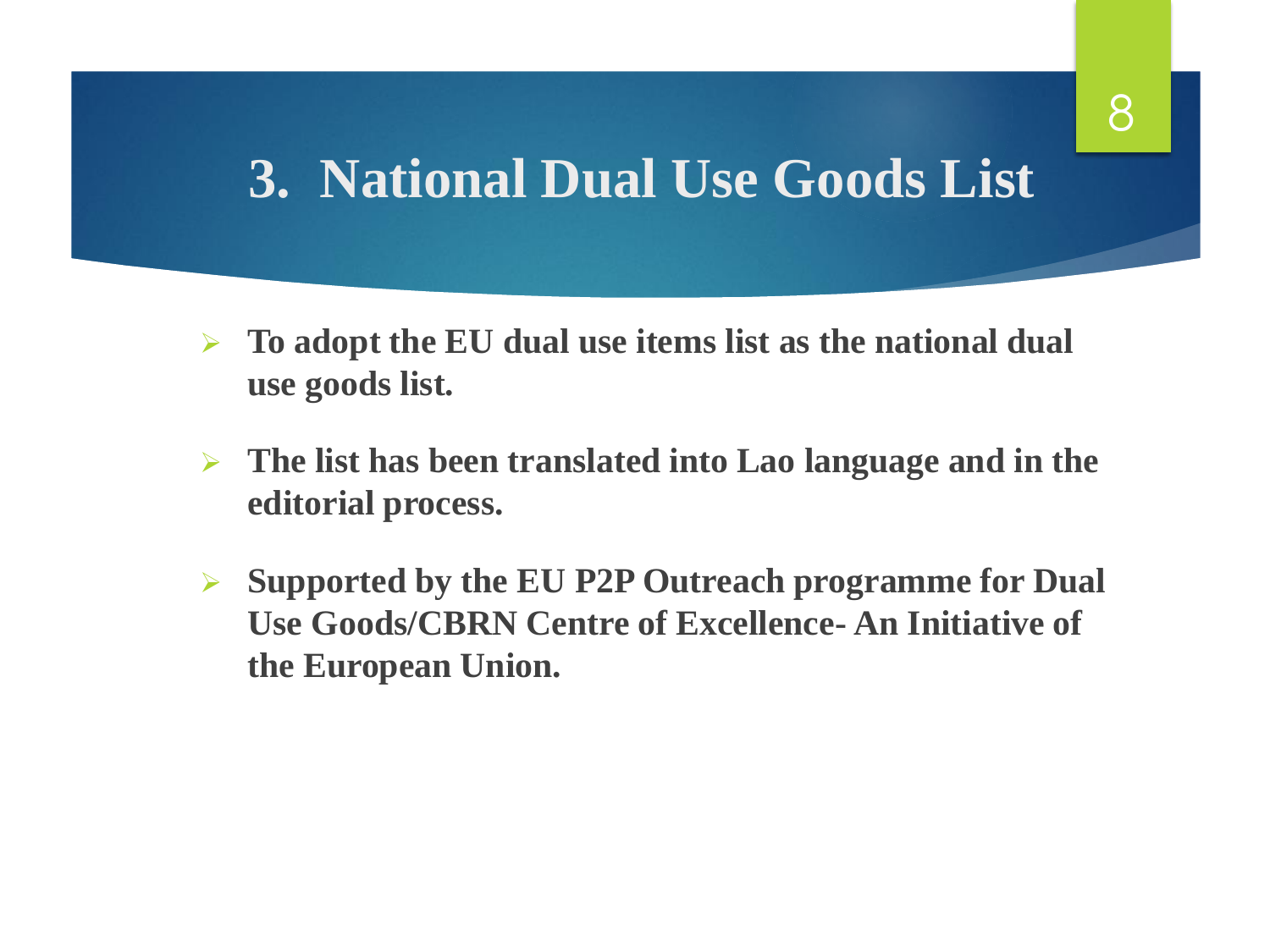# **4. Workplan 2020**

| <b>Activity</b>                                                    | Jan | Feb | <b>Mar</b> | Apr | <b>May</b> | Jun | Jul | <b>Aug</b> | <b>Sept</b> | Oct | <b>Nov</b> | <b>Dec</b> |
|--------------------------------------------------------------------|-----|-----|------------|-----|------------|-----|-----|------------|-------------|-----|------------|------------|
| 1 <sup>st</sup> meeting of Committee<br>drafting the Decree        |     |     |            |     |            |     |     |            |             |     |            |            |
| Translation of EU dual use<br>items list                           |     |     |            |     |            |     |     |            |             |     |            |            |
| 6 <sup>th</sup> legal framework<br>workshop                        |     |     |            |     |            |     |     |            |             |     |            |            |
| 1 <sup>st</sup> technical committee<br>drafting the Decree meeting |     |     |            |     |            |     |     |            |             |     |            |            |
| Improving the draft Decree                                         |     |     |            |     |            |     |     |            |             |     |            |            |
| 2 <sup>nd</sup> technical committee<br>drafting the Decree meeting |     |     |            |     |            |     |     |            |             |     |            |            |
| Finalising the draft Decree                                        |     |     |            |     |            |     |     |            |             |     |            |            |
| Domestic consultation                                              |     |     |            |     |            |     |     |            |             |     |            |            |
| <b>Submission to Prime</b><br><b>Minister Office</b>               |     |     |            |     |            |     |     |            |             |     |            |            |

9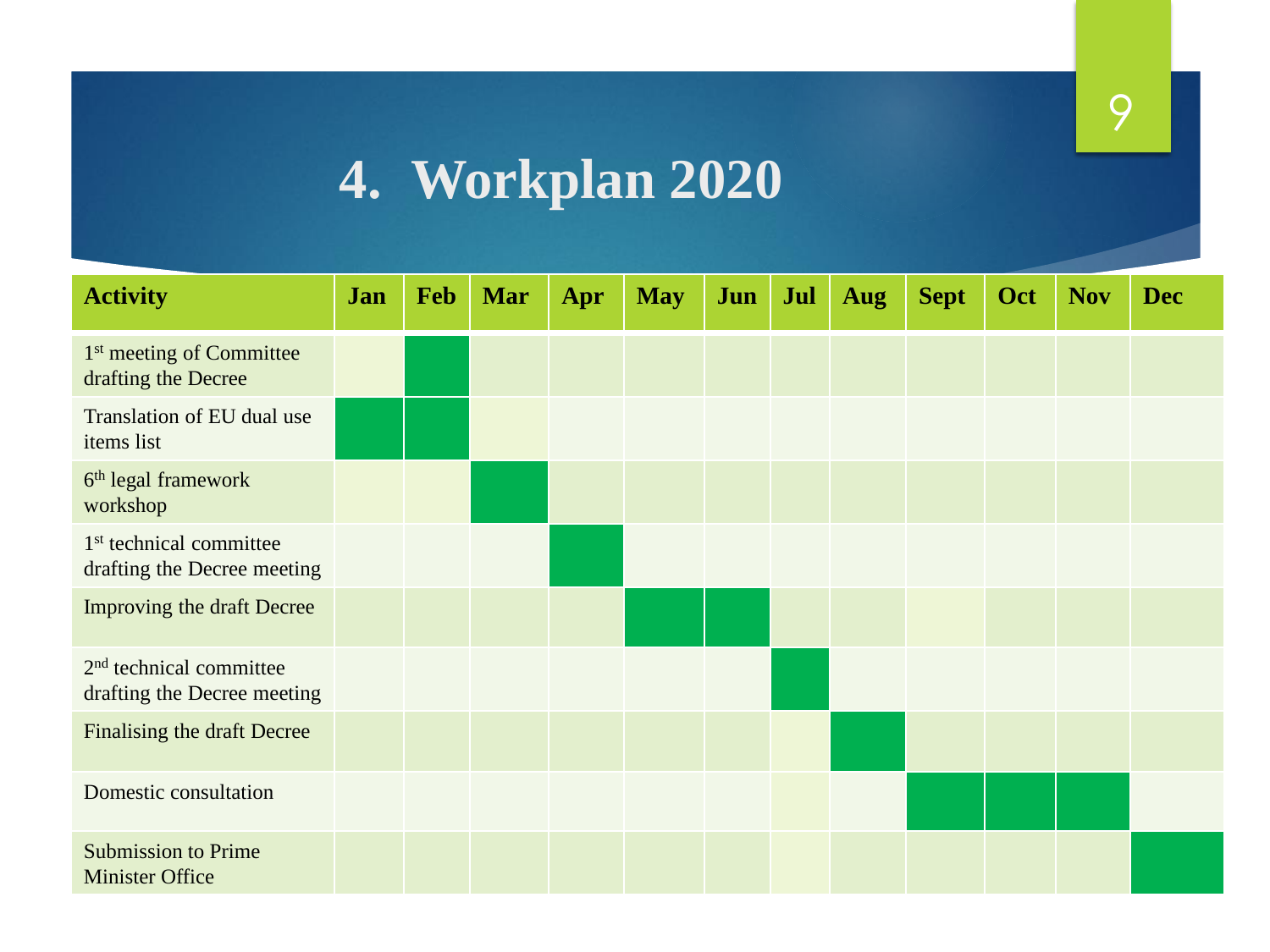# 10

### **Challenges and Way Forward**

#### **1. Challenges**

- ➢ **Lack of experiences on Export Control.**
- ➢ **Limited personnel who posses with knowledge on non-proliferation of WMD and Export Control of Dual Use Goods.**
- ➢ **Public awareness on dual use goods is still limited.**
- ➢ **Lack of sophisticated infrastructure (eg, modern equipment and technology)**

#### **2. Way Forward**

- ➢ **Finishing the draft Decree on the Management of Dual Use Goods Trade by 2020.**
- ➢ **More capacity building on:** 
	- ➢ **Non-Proliferation of WMD and Export Control of Dual Use Goods**
	- ➢ **EU's Dual Use Items List**
- ➢ **More outreach to all stakeholders (eg, industry, academia, service providers, etc).**
- ➢ **Seeking for technical and financial supports from international programme related to WMD.**